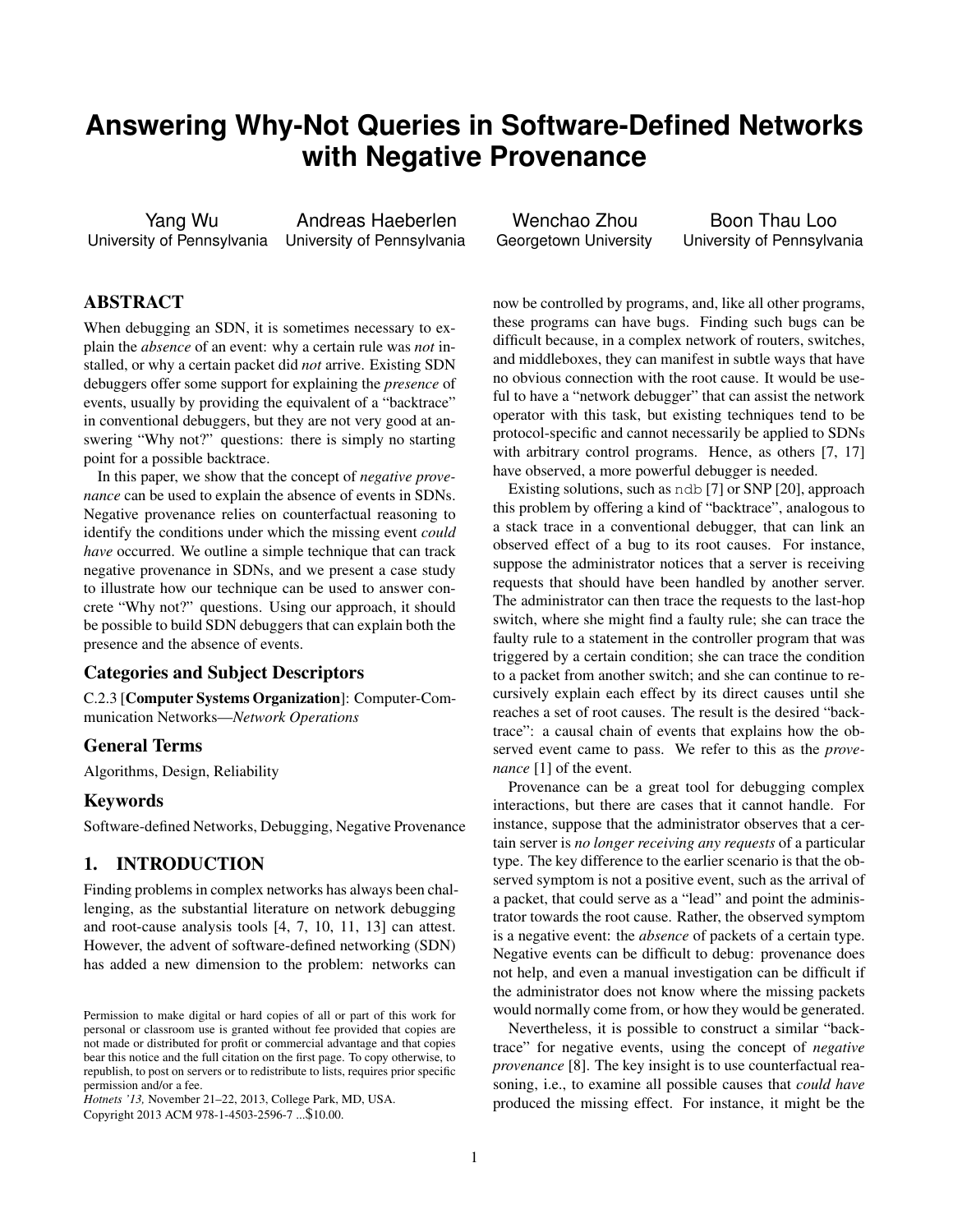<span id="page-1-0"></span>

Figure 1: Negative event scenario: Web requests from the Internet are no longer reaching the web server because a faulty program on the controller has installed an overly general rule in the leftmost switch (S1).

case that the missing packets could only have reached the server through one of two upstream switches, and that one of them is missing a rule that would match the packets. Based on the controller program, we might then establish that the missing rule could only have been installed if a certain condition had been satisfied, and so on, until we either reach a positive event (such as the installation of a conflicting rule with higher priority) that can be traced with normal provenance, or a negative root cause (such as a missing entry in a configuration file). However, generating negative provenance is substantially more challenging than positive provenance, its dual "twin", e.g., because it involves universal quantifiers (absence of *any* relevant cause) rather than existential quantifiers (presence of a *specific* relevant cause).

Negative provenance could be a useful debugging tool for software-defined networks, but so far it has not been explored very much. A small number of papers from the database community [\[3,](#page-6-9) [8,](#page-6-8) [14\]](#page-6-10) have used negative provenance to explain why a given database query did *not* return a certain tuple, but we are not aware of any previous applications in the networking domain.

This paper is intended as a first step towards a negative provenance system for debugging and forensics in softwaredefined networks. We define a simple model for negative provenance in this setting, as well as a technique for inferring the provenance of a given negative event, and we describe a number of heuristics that can simplify the resulting "backtrace" to produce more concise explanations. Finally, we present results from a case study to illustrate how negative provenance can help diagnose realistic network problems. We hope that our approach will eventually lead to a provenance-based debugger for SDNs that supports both positive and negative events; we describe some of the remaining challenges in Sections [3.4](#page-3-0) and [3.5.](#page-4-0)

# 2. OVERVIEW

### 2.1 Scenario: Network debugging

Figure [1](#page-1-0) shows a simple example scenario that illustrates the problem we are focusing on. A network administrator manages a small network that includes a DNS server, a web server, and a connection to the Internet. At some point, the

<span id="page-1-1"></span>

Figure 2: *Positive* provenance example, explaining how a DNS packet made its way to the DNS server.

administrator notices that the web server is no longer receiving any requests from the Internet. The administrator strongly suspects that the network is somehow misconfigured, but the only observable symptom is a *negative event* (the absence of web requests at the server), so there is no obvious starting point for an investigation.

Today, the only way to resolve such a situation is to manually inspect the network until some positive symptom (such as requests arriving at the wrong server) is found. In the very simple scenario in Figure [1,](#page-1-0) this is not too difficult, but in a data center or large corporate network, it can be a considerable challenge. It seems preferable for the administrator to directly ask the network for an explanation of the negative event, similar to a "backtrace" in a conventional debugger. This is the capability we seek to provide.

### 2.2 Positive provenance

For *positive* events, there is a well-understood way to generate such a "backtrace": whenever an event occurs or some new state is generated, the system keeps track of its causes, and when an explanation is requested, the system recursively explains each event with its direct causes, until it reaches a set of "base events" (such as external inputs) that cannot be explained further. The result can be represented as a DAG, in which each vertex represents an event and each edge a direct causal relationship. In the database literature, this is called the *provenance* [\[1\]](#page-6-7) of the event; to distinguish it from negative provenance, we will refer to it as *positive provenance*.

Figure [2](#page-1-1) shows an example that explains why a DNS request appeared at the DNS server at time  $t = 5$  (V1). The DNS server had received the packet from switch S1, which in turn had received it from the Internet (V2–V3); the switch was connected to the DNS server via port #5 (V10–V11) and had a flow entry that directed DNS packets to that port (V4). The flow entry had been installed at  $t = 2$  (V5–V7) because the switch had forwarded an earlier DNS packet to the controller (V8), which had generated the rule based on its configuration (V9).

Systems like ExSPAN [\[21\]](#page-6-11) and SNP [\[20\]](#page-6-6) can construct this type of positive provenance on demand; it is often a useful debugging tool, just like the "backtraces" that many debuggers offer today.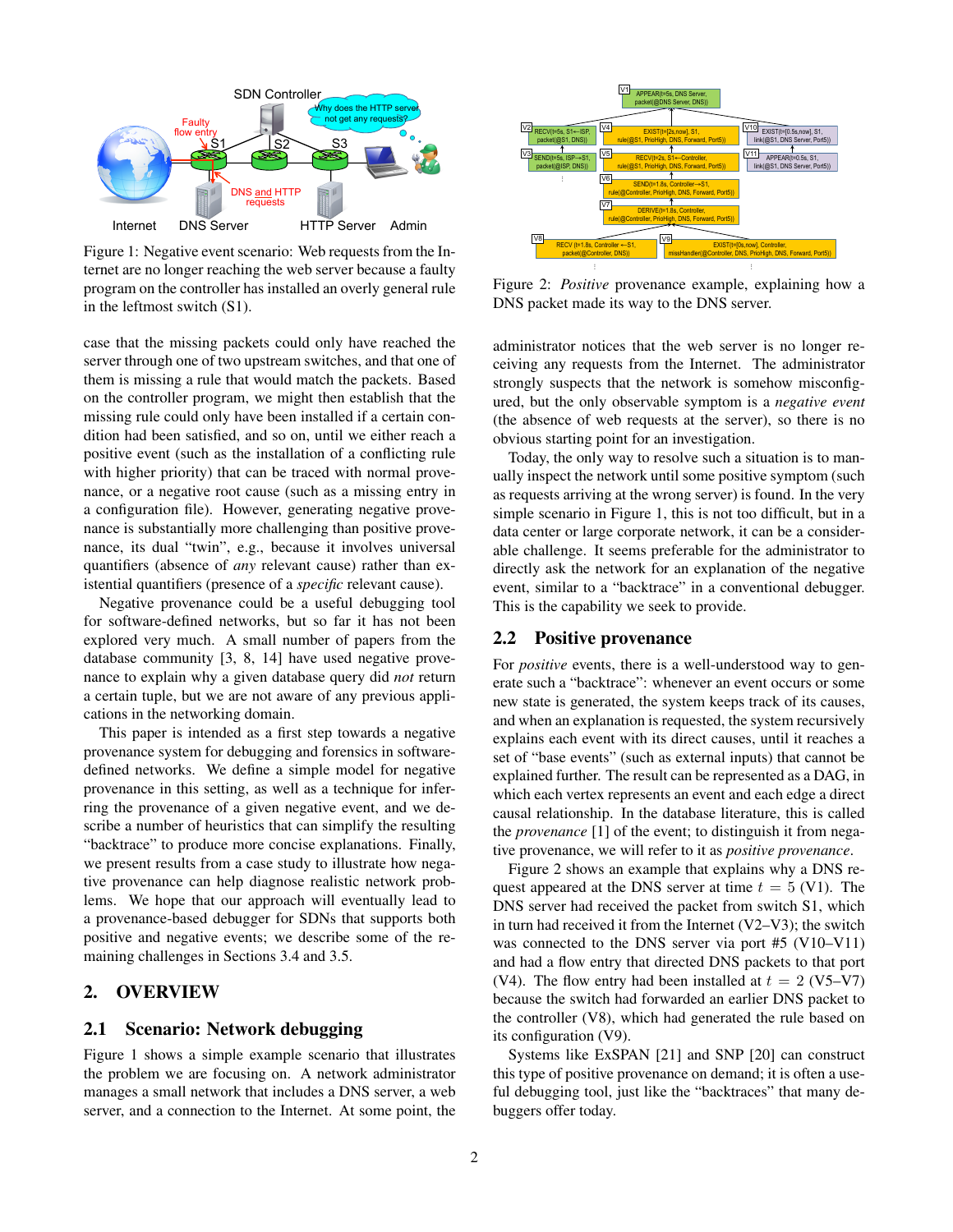### <span id="page-2-1"></span>2.3 Case study: Broken flow entry

We now return to the scenario in Figure [1.](#page-1-0) One possible reason for this situation is that the administrator has configured the controller to produce a generic, low-priority flow entry for DNS traffic and a specific, high-priority flow entry for HTTP traffic. If both entries are installed, the system works as expected, but if the low-priority entry is installed first, it matches HTTP packets as well; thus, these packets are not forwarded to the controller and cannot trigger the installation of the high-priority entry. This subtle race condition might manifest only at runtime, e.g., when both entries expire simultaneously during an occasional lull in traffic; thus, it could be quite difficult to find.

Provenance would be useful in this situation because it can track causality. A simple "diff" of the network state before and after the time HTTP traffic stopped arriving would return both too much and too little: it would typically show many causally unrelated changes that happened around the same time, but it would probably not show the actual root cause (if the problem resulted from a chain of events that began much earlier). However, *positive* provenance is not helpful here because, as long as requests are still arriving at the HTTP server, their provenance contains only the highpriority entry, and when the requests stop arriving, there is no longer anything to generate the provenance *of*!

### 2.4 Negative provenance

Although positive provenance cannot explain negative events, there is a way to construct a similar "backtrace" for such events: instead of explaining how an actual event *did* occur, we can simply find all the ways in which a missing event *could have* occurred, and then show, as a "root cause", the reason why each of them did not come to pass.

At first glance, this approach seems infeasible: even in the simple scenario in Figure [1,](#page-1-0) there are innumerable combinations of flow entries and packet arrivals that could bring requests to the web server. However, *almost all of them will be inconsistent with the SDN controller's program*, which can only produce a few different flow entries, under very specific conditions. This rules out most of the possible explanations.

Moreover, we can use a kind of counterfactual reasoning to recursively generate the explanations, not unlike positive provenance: for a web request to arrive at the web server, a request would have had to appear at the rightmost switch (S3), which did not happen. Such a request could only have come from the switch in the middle (S2), and, eventually, from the switch on the left (S1). But S1 would only have sent the request if there had been 1) an actual request, 2) a matching flow entry with a forward action to S2, and 3) no matching higher-priority flow entry. Conditions 1) and 2) were satisfied, but condition 3) was not (because of the DNS server's flow entry). We can then ask where the higherpriority flow entry came from, which can be answered with positive provenance. We refer to such a counterfactual explanation as *negative provenance*.

### 2.5 Challenges

The key challenge in working with negative provenance is that its explanations can be far more complex than those from positive provenance. There are two key reasons for this: 1) Unlike positive provenance, which can be conceptually viewed as a subgraph of a *finite* graph that captures the dependencies among all system states and state changes, negative provenance does not have a well-defined model to start with – there is an *infinite* set of negative events! 2) Whenever an effect can occur in more than one possible ways, positive provenance can simply report the *specific* cause, whereas negative provenance must consider *each possible* cause and show for each of them why it did not occur.

In addition, the overwhelming complexity of a naïvelypresented negative provenance might limit its usability. Thus, it is important to simplify the explanations whenever possible, e.g., by hiding branches that represent obvious logical contradictions. In Section [3.4,](#page-3-0) we describe some simple heuristics that can help to accomplish this.

# <span id="page-2-0"></span>3. BASIC NEGATIVE PROVENANCE

In this section, we show how to derive a simple provenance graph for NDlog programs that includes both positive and negative events.

### 3.1 Background: Network Datalog

For ease of exposition, we will assume here that the controller programs are written in *network datalog (NDlog)* [\[12\]](#page-6-12) because NDlog's declarative syntax makes provenance particularly easy to see. (Our approach does not depend on NDlog, however; we are currently working on a frontend for Frenetic [\[5\]](#page-6-13).) Below, we briefly review the features of NDlog that are relevant here.

In NDlog, the state of a node (switch, controller, or server) is modeled as a set of *tables*, which each contain a number of *tuples*. For instance, an SDN switch might contain a table called rule, and each tuple in this table might represent a flow entry, or a SDN controller might have a table called packetIn that contains the packets it has received from the switches. Tuples can be manually inserted, or they can be programmatically derived from other tuples; the former are called *base tuples*, and the latter are called *derived tuples*.

NDlog programs consist of *rules* that describe how tuples should be derived from each other. For instance, the rule A( $(X, P)$ : -B( $(X, Q)$ ,  $Q=2*P$  says that a tuple A( $(X, P)$ ) should be derived on node X whenever there is also a  $B(\& Q, Q)$  tuple on that node, and  $Q=2*P$ . Here, P and Q are variables that must be instantiated with values when the rule is applied; for instance, a  $B(\&0; 10)$  tuple would create an  $A(\&0, 5)$  tuple. The  $\&0$  operator specifies the node on which the tuple resides. Rules may include tuples from different nodes; for instance,  $C(\mathbb{Q}X,\mathbb{P}) : C(\mathbb{Q}Y,\mathbb{P})$  says that tuples in the C-table on node Y should be sent to node X and inserted into the C-table there.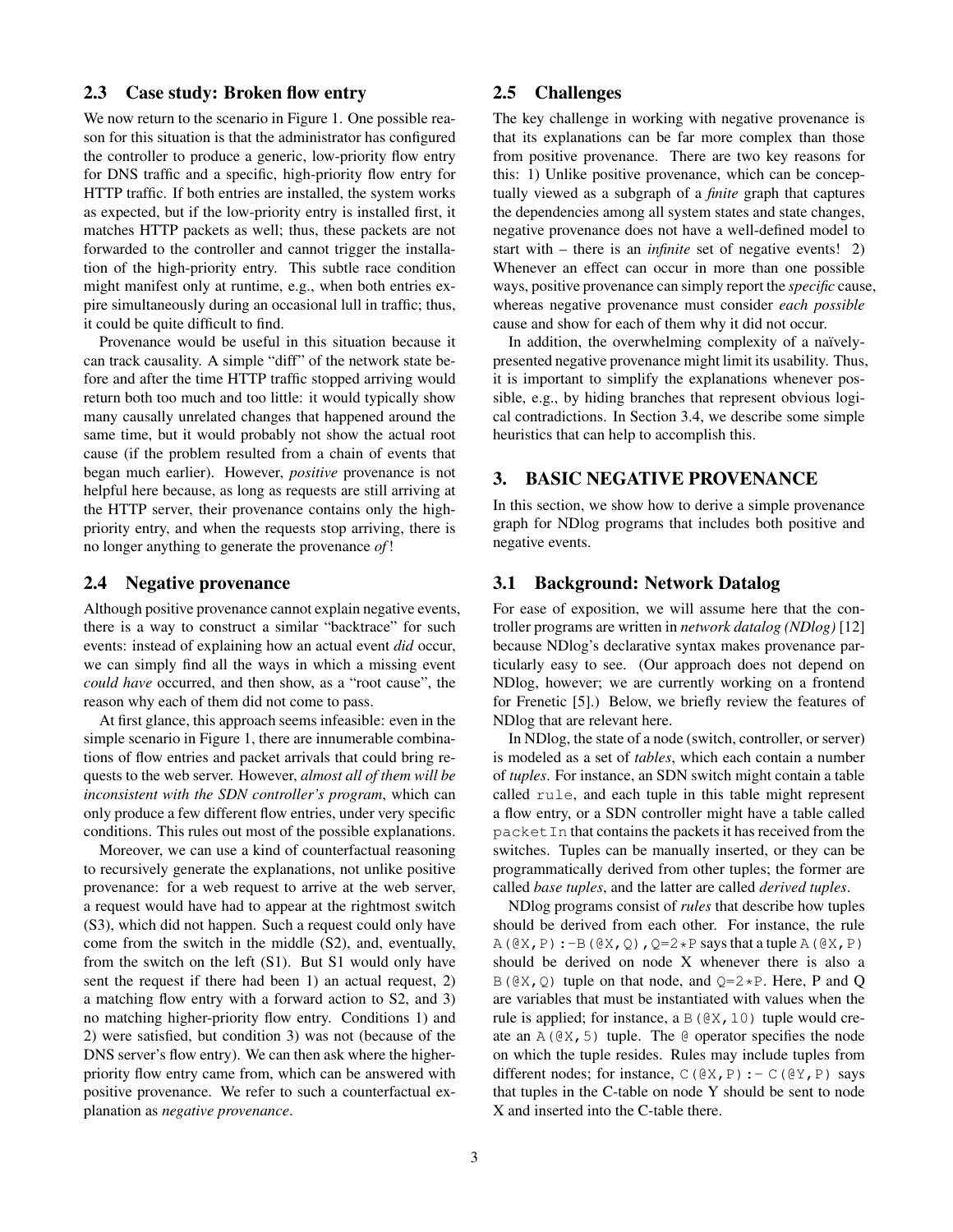A key advantage of a declarative formulation is that causality is very easy to see: if a tuple  $A(\×, 5)$  was derived using the rule above, then  $A(\&0, 5)$  exists simply because B( $(X, 10)$ ) exists, and because  $10=2*5$ .

### 3.2 Provenance graph

Provenance can be represented as a DAG in which the vertices are events and the edges indicate direct causal relationships. Thanks to NDlog's simplicity, it is possible to define a very simple provenance graph for it, with only seven types of event vertices (based on [\[20\]](#page-6-6)):

- EXIST( $[t_1, t_2]$ ,  $N, \tau$ ): Tuple  $\tau$  existed on node N from time  $t_1$  to  $t_2$ ;
- INSERT $(t, N, \tau)$ , DERIVE $(t, N, \tau)$ : Base (derived) tuple  $\tau$  was inserted (derived) on node N at time t;
- APPEAR $(t, N, \tau)$ , DISAPPEAR $(t, N, \tau)$ : Tuple  $\tau$ appeared or disappeared on node  $N$  at time  $t$ ; and
- SEND $(t, N_1 \rightarrow N_2, \tau)$ , RECEIVE $(t, N_1 \leftarrow N_2, \tau)$ :  $\tau$ was sent (received) by node  $N_1$  to  $N_2$  at time t.

The edges between the vertices correspond to their intuitive causal connections: tuples can appear on a node because they a) were inserted as base tuples, b) were derived from other tuples, or c) were received in a message from another node (for cross-node rules). Messages are received because they were sent, and tuples exist because they appeared. Note that vertices are annotated with the node on which they occur, as well as with the relevant time; the latter will be important for negative provenance because we will often need to reason about past events.

We can extend this model to support negative provenance, by associating each vertex with a negative "twin":

- NEXIST( $[t_1, t_2]$ , N,  $\tau$ ): Tuple  $\tau$  never existed on node N in time interval  $[t_1, t_2]$ ;
- NINSERT $([t_1, t_2], N, \tau)$ , NDERIVE $([t_1, t_2], N, \tau)$ :  $\tau$  was never inserted (derived) on N in  $[t_1, t_2]$ ;
- NAPPEAR $([t_1,t_2],N,\tau)$ , NDISAPPEAR $([t_1,t_2],N,\tau)$ : Tuple  $\tau$  never (dis)appeared on N in  $[t_1, t_2]$ ; and
- NSEND $([t_1, t_2], N, \tau)$ , NRECEIVE $([t_1, t_2], N, \tau)$ :  $\tau$  was never sent (received) by node N in  $[t_1, t_2]$ .

Again, the causal connections are the intuitive ones: tuples never existed because they never appeared, they never appeared because they were never inserted, derived, or received, etc. However, note that, unlike their positive counterparts, *all* negative vertices are annotated with time intervals: unlike positive provenance, which can refer to specific events at specific times, negative provenance must explain the *absence* of events in certain intervals.

### <span id="page-3-1"></span>3.3 Graph construction

Given an event vertex, it is possible to mechanically construct the provenance graph that explains it (using a log of the program's execution). We have developed an initial version of such an algorithm, based on an extension of [\[20\]](#page-6-6), but we cannot present it in detail here due to lack of space. Instead, we briefly describe some of the interesting cases we encountered.

Tuples that never existed: Positive provenance is usually implemented by maintaining "backpointers" that link each tuple to the tuples from which it was derived. This makes it easy to explain the existence or appearance of a tuple. But to explain why a tuple *never* appeared in a certain time interval, we must potentially inspect the log for the entire interval, which can be expensive. However, it should be possible to avoid most of this overhead with a suitable index, which we are currently developing.

Explaining non-derivation: When explaining why a rule with multiple preconditions did not derive a certain tuple, we must consider a potentially complex parameter space. For instance, if  $A(\×, p)$ : -B( $\×, p, q, r$ ), C( $\×, p, q$ ) did not derive  $A(@X,10)$ , we can explain this with the absence of  $B(\& (X, 10, q, r), C(\& X, 10, q),$  or a combination of both – e.g., by dividing the possible q values between the two preconditions. Different choices can result in explanations of dramatically different sizes once the preconditions themselves have been explained; hence, we would like to choose a partition of the parameter space (here,  $Q \times R$ ) that results in the smallest possible explanation. In general, finding such a partition is at least as hard as the SETCOVER problem, which is NP-hard; however, we have found that simple "greedy" heuristics seem to work quite well in practice. We are currently refining these heuristics further.

Missing messages: A similar challenge exists when explaining why a certain message  $m$  was not received. Theoretically, *any* node in the system could have sent m, so it may seem as if we had to give a specific reason for each of them. But in practice, most protocols restrict how communication can occur; for instance, in routing protocols, messages can typically come only from direct neighbors. Moreover, it is often the case that a given message can only come from a *specific set* of neighbors: for instance, a BGP message whose AS path starts with 55 should come from a router in AS 55. However, to avoid giving misleading answers, we must only rule out a possible sender if the program clearly prohibits it; we are currently investigating the use of static analysis to infer such restrictions.

### <span id="page-3-0"></span>3.4 Pruning unhelpful branches

"Raw" negative provenance graphs constructed according to Section [3.3](#page-3-1) are correct and complete, but they are sometimes cluttered with explanations that are technically correct but not very helpful. We have identified two techniques that can safely remove most of the clutter.

Early termination: Some explanations contain logical inconsistencies: for instance, if the absence of a tuple  $\tau_1$  with parameter space  $S_1$  might be explained by the absence of a tuple  $\tau_2$  with parameter space  $S_2 \subseteq S_1$ , or if a derivation is only possible when a variable is out of range. If we can recognize such inconsistencies early, there is no need to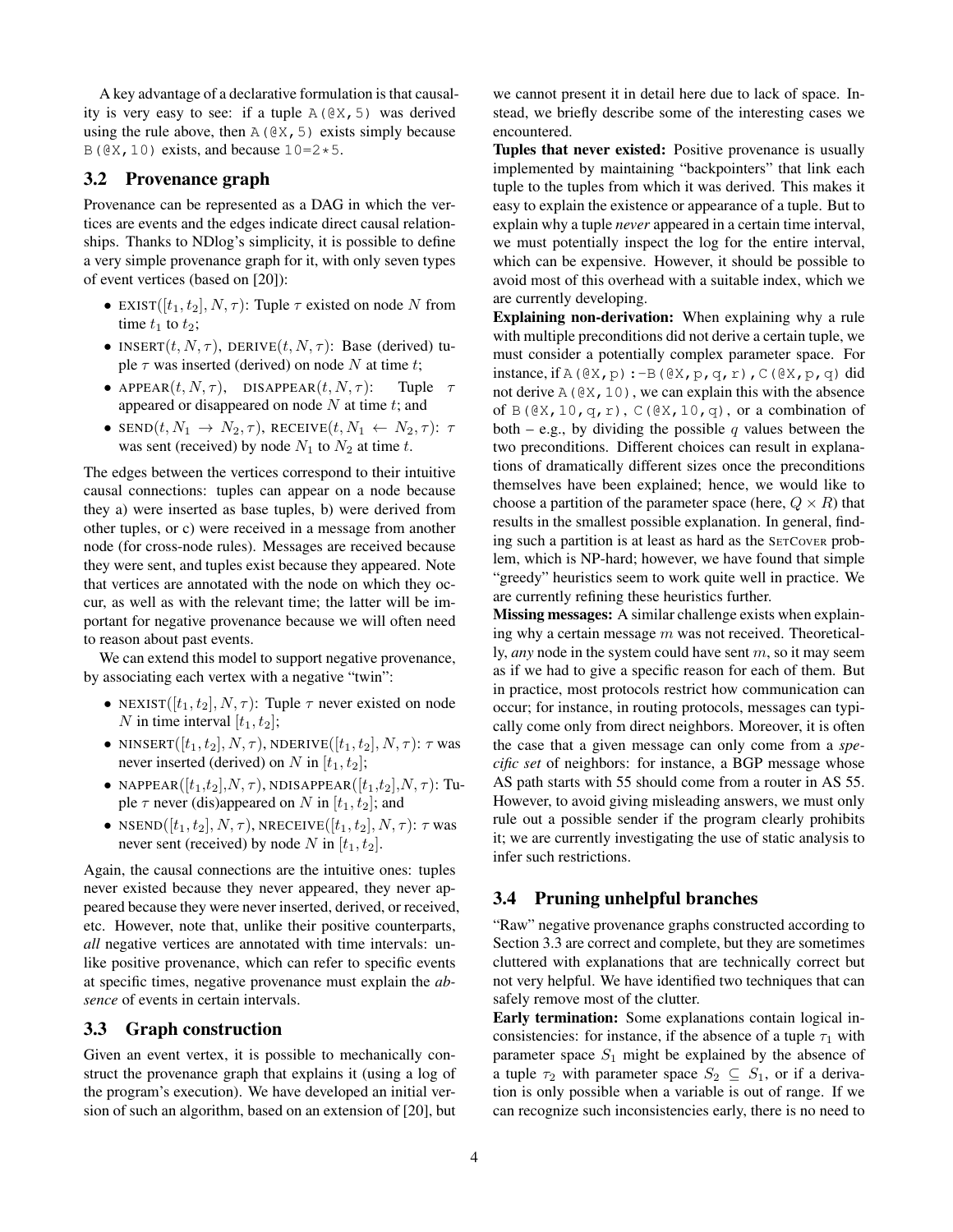```
s0: pktTemp(@S, H, Pr) :- packet(@S, H), highestPriority(@S, Pr).
s1: drop(@S,H) :- pktTemp(@S,H,Pr),rule(@S,Pr,M,A,Pt),H==M,A=='Drop'.
s2: packet(@D,H) :- pktTemp(@S,H,Pr),rule(@S,Pr,M,A,Pt),H==M,A=='Fwd',link(@S,D,Pt).
s3: ruleMatch(@S,H,Pr,a_Count<*>) :- pktTemp(@S,H,Pr),rule(@S,Pr,M,A,Pt),H==M.
s4: pktTemp(\Theta S, H, Pr') :- ruleMatch(\Theta S, H, Pr, C), C==0, Pr':=Pr-1, Pr>=0.s5: rule(@S,Pr,M,A,Pt) :- pktTemp(@S,H,Pr),rule(@S,Pr,M,A,Pt),H==M.
s6: packetIn(@C,H,S) :- pktTemp(@S,H,Pr),rule(@S,Pr,M,A,Pt),H==M,Pr==0,controller(@S,C).
s7: drop(GS,H) :- pktemp(GS,H,Pr), Pr=-1.c0: rule(@S,Pr,M,A,Pt) :- packetIn(@C,H,S),missHandler(@C,H,Pr,M,A,Pt),ofswitch(@C,S).
```
Figure 3: NDlog model of an SDN: When a packet arrives, it is matched against flow entries, starting with the highest-priority entry (s0). If an entry matches, its action is applied  $(s1+s2)$ , and the entry is refreshed (s5), otherwise lower-priority entries are tried (s3+s4); the lowest-priority entry sends packets to the controller (s6). If no entry matches, the packet is dropped (s7). When the controller receives a packet, it computes an entry and sends it to the switch (c0).

continue generating the provenance until a set of base tuples is reached, since the precondition is clearly unsatisfiable. Thus, we can safely truncate the corresponding branch of the provenance tree.

Avoiding redundancy: Sometimes the same fact is needed at multiple points in the graph. To avoid redundancy, we include the explanations of such facts only once.

Application-specific invariants: Some explanations may be irrelevant for the particular SDN that is being debugged. For instance, certain data – such as constants, topology information, or state from a configuration file – changes rarely or never, so the absence of changes does not usually need to be explained. If necessary, the programmer can briefly annotate such state, so the system can omit further explanations when this state has not changed.

On-demand exploration: If the graph is large, the human investigator can initially be shown only part of it, perhaps up to a certain "depth". The investigator can then expand additional vertices interactively, as needed.

### <span id="page-4-0"></span>3.5 Improving readability

Another way to make negative provenance graphs more useful for the human investigator is to display the provenance at different levels of detail. For instance, if a message fails to appear at node  $N_1$  but could only have originated at node  $N_2$ several hops away, the basic provenance tree would show, for each node on the path from  $N_1$  to  $N_2$ , that the message was not sent from there, because it failed to appear there, because it was not received from the next-hop node, etc. We can improve readability by summarizing these (thematically related) vertexes into a single *super-vertex*. If the human investigator requests additional details, the fine-grained vertexes can still be shown.

So far, we have identified three situations where this summarization can be applied. The first is a chain of transient events that originates at one node and terminates at another, as in the above example; we replace such chains by a single super-vertex. The second is the (common) sequence  $NEXIST([t_1, t_2], N, \tau) \leftarrow NAPPEAR([t_1, t_2], N, \tau) \leftarrow NDE$ RIVE( $[t_1, t_2]$ ,  $N, \tau$ ), which says that a tuple was never derived; we replace this with an ABSENCE([ $t_1, t_2$ ],  $N, \tau$ ) supervertex; its positive counterpart EXISTENCE( $[t_1, t_2]$ ,  $N, \tau$ ) is used to replace a positive sequence. The third situation is a derivation that depends on a small set of triggers – e.g., flow entries can only be generated when a packet  $p$  is forwarded to the controller  $C$ . In this case, the basic provenance will contain a long series of NAPPEAR( $[t_i, t_{i+1}], C, p$ ) vertices that explain the *common* case where the trigger packet p *does not* exist; we replace these with a single super-vertex ONLY-EXIST $({t_1, t_2, \ldots} \in [t_{start}, t_{end}], C, p)$  that initially focuses attention on the *rare* cases where the trigger *does* exist. Again, the full explanation can still be shown on demand.

### 4. CASE STUDY

We have implemented an early prototype of a negative provenance engine for SDNs, based on the algorithm and the heuristics in Section [3.](#page-2-0) To illustrate the provenance results our engine produces, we have set up the scenario from Figure [1](#page-1-0) and Section [2.3](#page-2-1) (our running example) in a simulator, using an NDlog model of an OpenFlow switch, which is shown in Figure [3](#page-4-1) and explained briefly in the caption of that figure. (Recall that we use NDlog only for ease of explanation; the switch does not actually have to run NDlog.) The query we have motivated earlier (why HTTP requests are no longer appearing at the web server) corresponds to a NAPPEAR( $[t_1,t_2]$ , D, packet( $\mathcal{Q}(D, HTTP)$ ) in this model, where  $[t_1, t_2]$  is an interval during which the administrator has not observed any web requests.

Figure [4](#page-5-0) shows the "raw" negative provenance, without the heuristics from Sections [3.4](#page-3-0) and [3.5.](#page-4-0) The details are not shown, but the tree is clearly too large to be used directly by a human investigator. However, many of the smaller branches (shown in red) represent logical inconsistencies and can be pruned, while many of the vertices in the main branch (shown in gray) represent technicalities, such as event chains across multiple nodes, which can be summarized.

Figure [5](#page-5-1) shows the final negative provenance after applying our heuristics. This explanation is much more readable: HTTP requests did not arrive at the HTTP server (V1) because there was no suitable flow entry at the switch (V2). Such an entry could only have been installed if a HTTP packet had arrived (V3) and caused a table miss, but the latter did not happen because there already was an entry (the low-priority DNS entry, V4) that matched HTTP packets,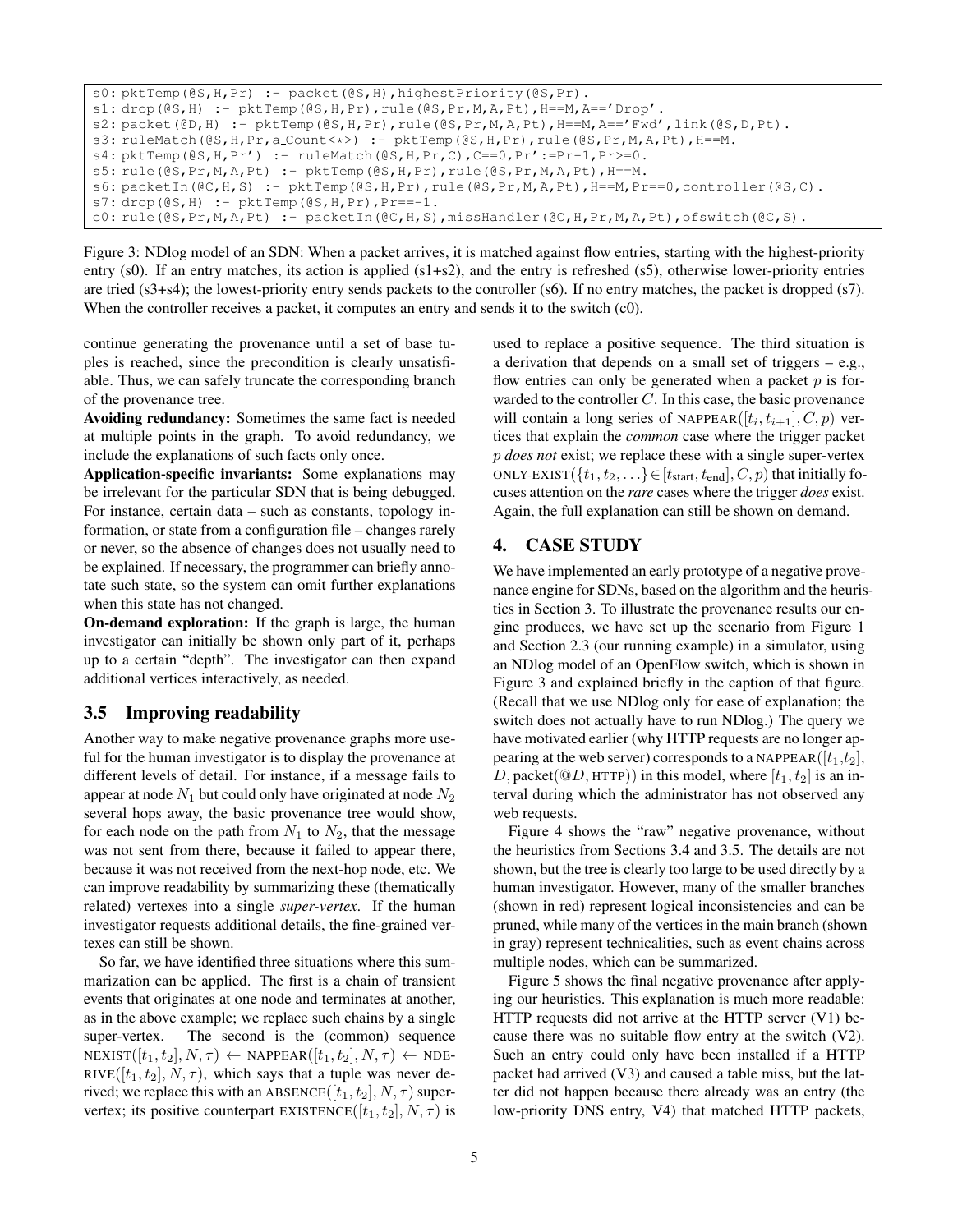<span id="page-5-0"></span>

Figure 4: *Raw* negative provenance tree for our example query from Figure [1](#page-1-0) (absence of HTTP requests).

and that entry had been installed in response to an earlier DNS packet (V5). We believe that "backtraces" of this kind would be useful in debugging complex problems in SDNs.

Note that our heuristics are not specific to this scenario, so we can hope to achieve a comparable reduction in complexity for other queries. We have confirmed this for several other scenarios, but we omit the results for lack of space.

### 5. RELATED WORK

Network debugging: Many tools and techniques for network debugging and root cause analysis have been proposed, e.g., [\[4,](#page-6-0) [7,](#page-6-1) [13\]](#page-6-4), but most focus on explaining positive events. Hubble [\[10\]](#page-6-2) uses probing to find AS-level reachability problems but is protocol-specific; header space analysis [\[11\]](#page-6-3) provides finer-grain results but relies on static analysis and thus cannot explain complex, dynamic interactions like the ones we consider here. ATPG [\[19\]](#page-6-14) tests for liveness, reachability, and performance, but cannot handle dynamic nodes like the SDN controller. NICE [\[2\]](#page-6-15) uses model checking to test whether a given SDN program has specific correctness properties; this approach is complementary to ours, which focuses on investigating the cause of unforeseen problems at runtime. We are not aware of any protocol-independent systems that can explain negative events in a dynamic distributed system.

Negative provenance: There is a substantial literature on tracking provenance in databases [\[1,](#page-6-7) [6,](#page-6-16) [9,](#page-6-17) [15,](#page-6-18) [18\]](#page-6-19) and in networks [\[20,](#page-6-6) [21\]](#page-6-11), but only a few papers consider negative provenance. Huang et al. [\[8\]](#page-6-8) and Meliou et al. [\[14\]](#page-6-10) focus on instance-based explanations for missing answers, that is, how to obtain the missing answers by making modifications to the value of base instances (tuples). Why-Not [\[3\]](#page-6-9) and ConQueR [\[16\]](#page-6-20) provides query-based explanations for SQL queries, which reveal over-constrained conditions in the queries and suggest modifications to them. None of these papers consider distributed environments and networks, as we do here.

<span id="page-5-1"></span>

Figure 5: Final provenance tree for our example query, after the techniques from Section [3.4](#page-3-0) and [3.5](#page-4-0) have been applied.

### 6. SUMMARY AND CURRENT STATUS

In this paper, we have argued that negative provenance is a promising approach to a particularly difficult class of diagnostic problems: the cases where an expected event *fails to occur* and the human administrator is left with no starting point for her investigation. Negative provenance enables the administrator to ask "Why not?" queries and to obtain the equivalent of a backtrace in response, much like those in a traditional debugger.

At first glance, it may seem that negative provenance cannot work: there seem just too many ways in which a missing event *could* have occurred. However, we have provided initial evidence that, with careful program analysis and with appropriate summarization and pruning, negative provenance can produce surprisingly simple, high-quality explanations. Thus, further work on a more complete system for negative provenance seems warranted.

However, much is left to be done before we can reach this goal. For instance, negative provenance requires a runtime system for storing execution traces, similar to ExS-PAN [\[21\]](#page-6-11) or SNP [\[20\]](#page-6-6); front-ends for popular SDN programming languages like Frenetic [\[5\]](#page-6-13) should be added; suitable index structures for fast query processing need to be developed; and the summarization and pruning heuristics need to be further refined. We are pursuing these goals in our ongoing work.

#### Acknowledgments

We thank the anonymous reviewers for their helpful comments and suggestions. We also thank Alexander J. T. Gurney for helpful comments on an earlier draft of this paper. This work was supported by NSF grants CNS-0845552, CNS-1040672, CNS-1054229 and CNS-1065130. Any opinions, findings, and conclusions or recommendations expressed herein are those of the authors and do not necessarily reflect the views of the funding agencies.